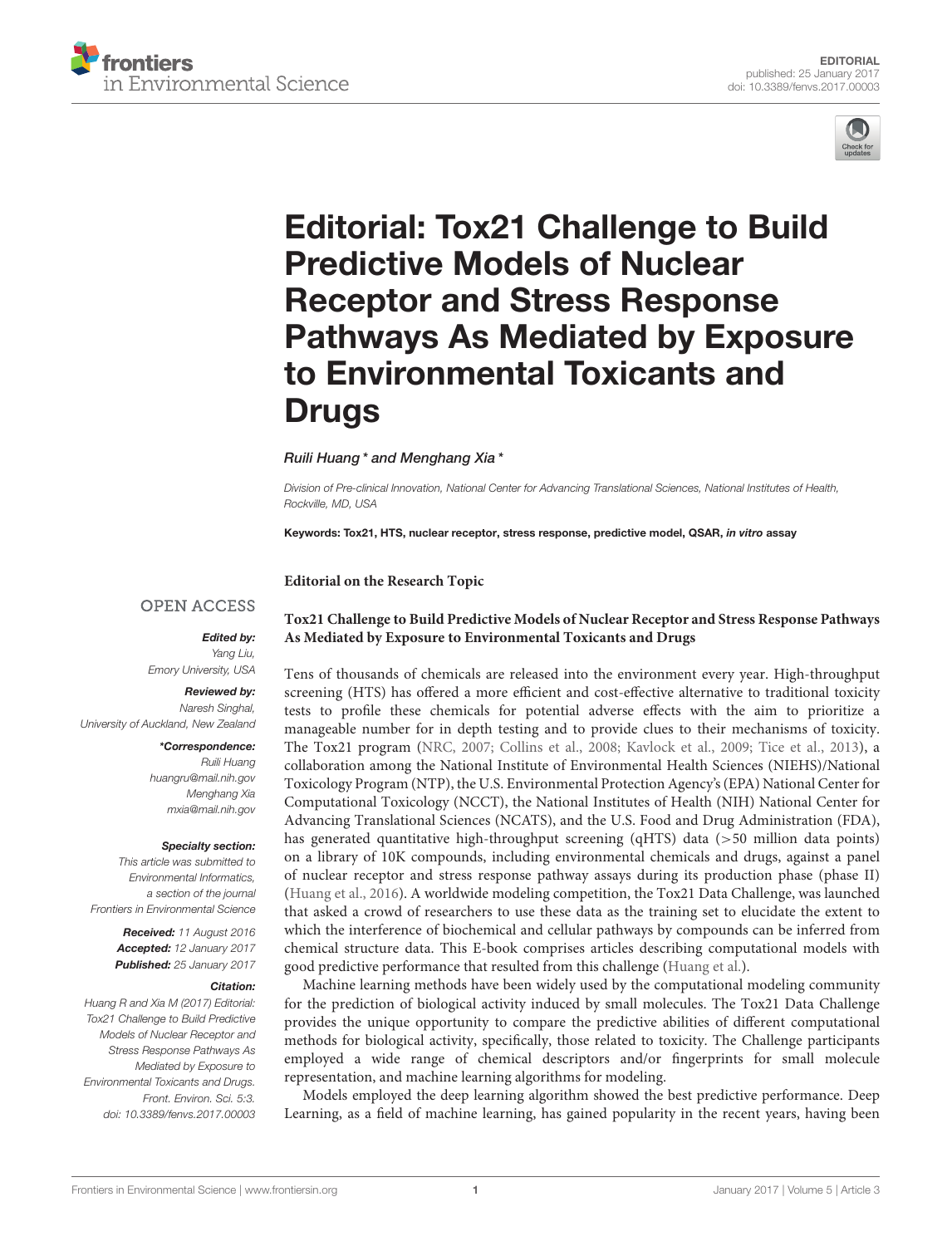Huang and Xia Tox21 Challenge

widely applied in the fields such as signal and information processing, speech recognition, as well as physics and life sciences. Deep Learning has also been applied to predict the outcome of biological assays. Mayr and coauthors, were the first to apply Deep Learning to computational toxicity (Mayr [et al.\). Deep Learning enabled them to construct a hierarchy](https://doi.org/10.3389/fenvs.2015.00080) of chemical features that combines the best of the features to ensembles, resulting in models that outperformed most other computational methods. Other than the high performance but computationally intensive Deep Learning method, simple traditional machine learning methods also attained success in predicting a number of assay activities. Abdelaziz and coauthors developed consensus models with methods implemented within the OCHEM [\(http://www.ochem.eu\)](http://www.ochem.eu) web-based platform using 10 different descriptor sets and the associative neural networks (ASNN) algorithm [\(Abdelaziz et al.\)](https://doi.org/10.3389/fenvs.2016.00002). These consensus models achieved the best overall balanced accuracy across all assays and top performance in the ATAD5 and mitochondrial membrane potential disruption assays. Their stratified bagging contributed models, and the selection of consensus models, were optimized to achieve the best balanced accuracy. Barta employed the ensemble approach for model development, combining various fingerprinting tools with different machine learning techniques, and applied assorted feature selection methods [\(Barta\)](https://doi.org/10.3389/fenvs.2016.00052). Barta found that multi-tree ensemble methods, such as Random Forests and Extra Trees, produce reliable predictions and are insensitive to dimensionality extremes. These models achieved the best performance in predicting compound activities against AR, aromatase, and p53. Random Forest was also the method of choice for Uesawa, who produced the best performing ER-LBD model, calculated multiple descriptors and applied Random Forest for descriptor selection and model generation [\(Uesawa\)](https://doi.org/10.3389/fenvs.2016.00009).

Other articles described models that employed classic machine learning algorithms, such as Random Forest, Support Vector Machine (SVM), k Nearest Neighbor (kNN), and Naïve Bayes [\(Drwal et al.\)](https://doi.org/10.3389/fenvs.2015.00054), with different combinations of molecular descriptors, each with their own spin on the specific implementation of these methods for model construction. Capuzzi and coauthors found that their models built with Deep Neural Networks performed better than those developed with simple machine learning algorithms and that dataset balancing had a detrimental effect on prediction accuracy [\(Capuzzi et al.\)](https://doi.org/10.3389/fenvs.2016.00003). Stefaniak evaluated combinations of various attribute selection methods and machine learning algorithms and determined that combining the Best First method for attribute selection with the Rotation Forest/ADTree classifier produced the best models [\(Stefaniak\)](https://doi.org/10.3389/fenvs.2015.00077). Koutsoukas and coauthors utilized circular molecular fingerprints combined with Random Forest and SVM

## **REFERENCES**

<span id="page-1-0"></span>Collins, F. S., Gray, G. M., and Bucher, J. R. (2008). Toxicology. Transforming environmental health protection. Science 319, 906–907. doi: [10.1126/science.1154619](https://doi.org/10.1126/science.1154619)

[\(Koutsoukas et al.\)](https://doi.org/10.3389/fenvs.2016.00011). Ribay and coauthors also applied the biological response profile of chemicals from public data sources toward model construction, and found significant improvement in model performance compared to models built with chemical structure information alone [\(Ribay et al.\)](https://doi.org/10.3389/fenvs.2016.00012).

Other than the Deep Learning techniques, there is no clear indication of which machine learning algorithm and/or molecular descriptor, or a specific combination of the two, has significant advantage over the others. Specific implementation of the methods and application of the optimal methods to the most fitting dataset seem to make the most difference. Common strategies employed by the best performing models show that consensus modeling and the diversity of descriptors tend to improve the predictive performance of models. The top performing models reached prediction accuracies close to the level of experimental errors [\(Huang et al.\)](https://doi.org/10.3389/fenvs.2015.00085), demonstrating the feasibility of applying these models as screening tools for chemical prioritization.

The articles from this e-book present a groundbreaking direction for toxicological related testing and are intended to help improve the understanding of how chemicals could disrupt biological pathways and result in toxicity. Specifically, the computational models generated from this Challenge can be applied to predict the potential of those environmental chemicals with limited information to disrupt nuclear receptor and cellular stress response pathways. The computational models built within this Challenge are expected to improve the community's ability to prioritize novel chemicals with respect to potential concern to human health. The best performing models are currently being made publicly accessible to the scientific community [\(Abdelaziz et al.;](https://doi.org/10.3389/fenvs.2016.00002) [Mayr et al.\)](https://doi.org/10.3389/fenvs.2015.00080) to help facilitate chemical risk assessment.

# AUTHOR CONTRIBUTIONS

RH and MX wrote the editorial.

# ACKNOWLEDGMENTS

This work was supported by the Intramural Research Programs of the National Toxicology Program (Interagency agreement #Y2-ES-7020-01), National Institute of Environmental Health Sciences, the U.S. Environmental Protection Agency (Interagency Agreement #Y3-HG-7026-03), and the National Center for Advancing Translational Sciences, National Institutes of Health. We would like to take this opportunity to thank all the authors for their excellent contributions that made this series a success, and the reviewers for their insightful comments and remarks.

<span id="page-1-1"></span>Huang, R., Xia, M., Sakamuru, S., Zhao, J., Shahane, S. A., Attene-Ramos, M., et al. (2016). Modelling the Tox21 10 K chemical profiles for in vivo toxicity prediction and mechanism characterization. Nat. Commun. [7:10425. doi: 10.1038/ncomms](https://doi.org/10.1038/ncomms10425) 10425